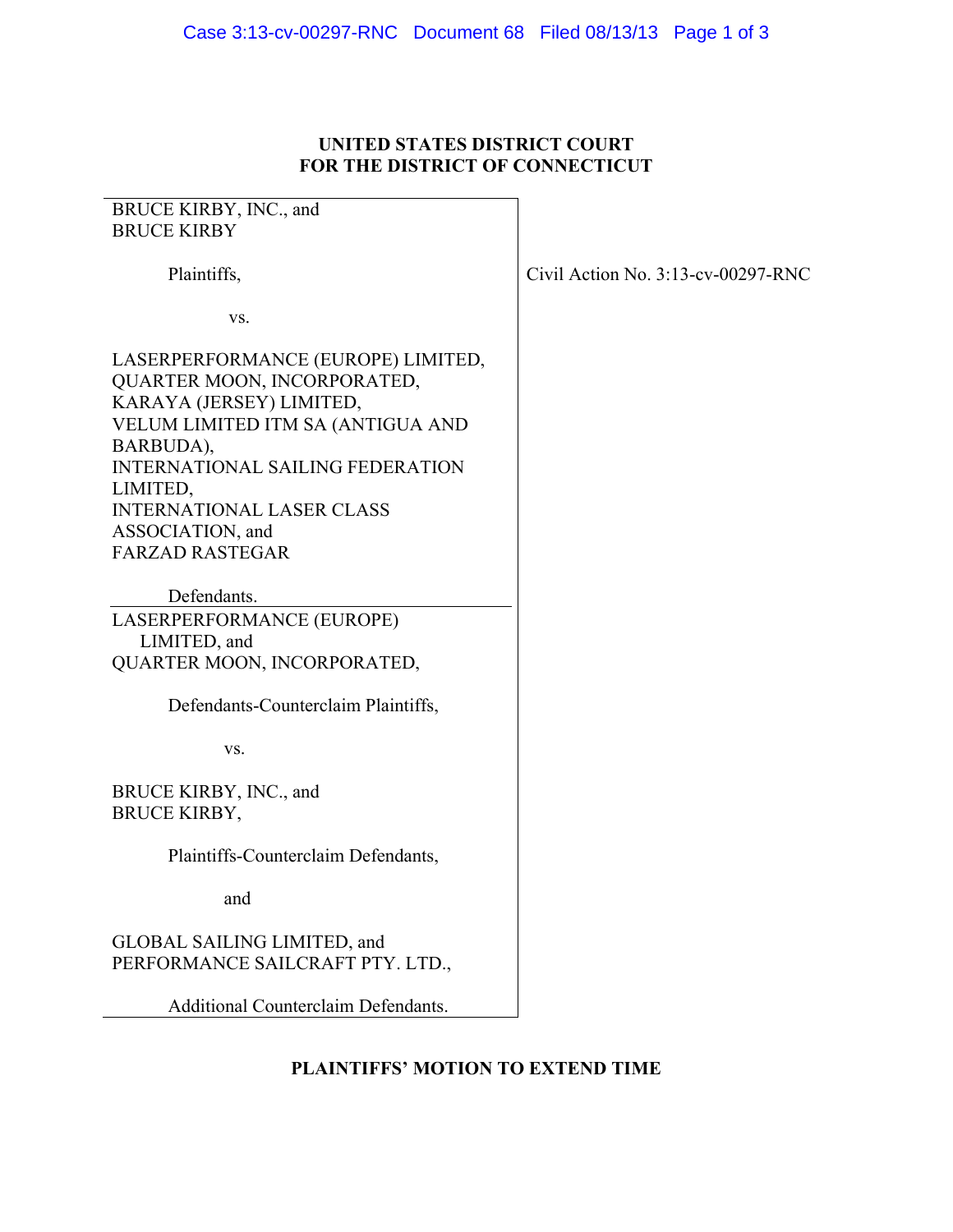## Case 3:13-cv-00297-RNC Document 68 Filed 08/13/13 Page 2 of 3

 Plaintiffs Bruce Kirby and Bruce Kirby, Inc. (collectively referred to as "Plaintiffs"), by their counsel, hereby move for an extension of time of one week, to and including August 22, 2013, to respond to Defendant International Sailing Federation Limited's ("ISAF") Motion to Dismiss dated July 25, 2013 [Dkt No. 63] ("Motion No. 63"). Plaintiffs' respectfully submit that good cause exists for this extension of time because Plaintiffs require additional time to confer with counsel and investigate the allegations in the pending Motion No. 63.

Counsel for Plaintiffs has contacted counsel for Defendant ISAF who has indicated that Defendant ISAF consents to this motion for extension of time.

This is Plaintiffs' first request for extension of time of the deadline to respond to Motion No. 63.

Respectfully submitted,

August 13, 2013 */s/ Wesley W. Whitmyer, Jr.*  Wesley W. Whitmyer, Jr., ct03509 Andy I. Corea, ct25925 Brian L. Repper, ct28225 ST. ONGE STEWARD JOHNSTON & REENS LLC 986 Bedford Street Stamford, Connecticut 06905-5619 Telephone: (203) 324-6155 Facsimile: (203) 327-1096 Email: litigation@ssjr.com

ATTORNEYS FOR PLAINTIFFS